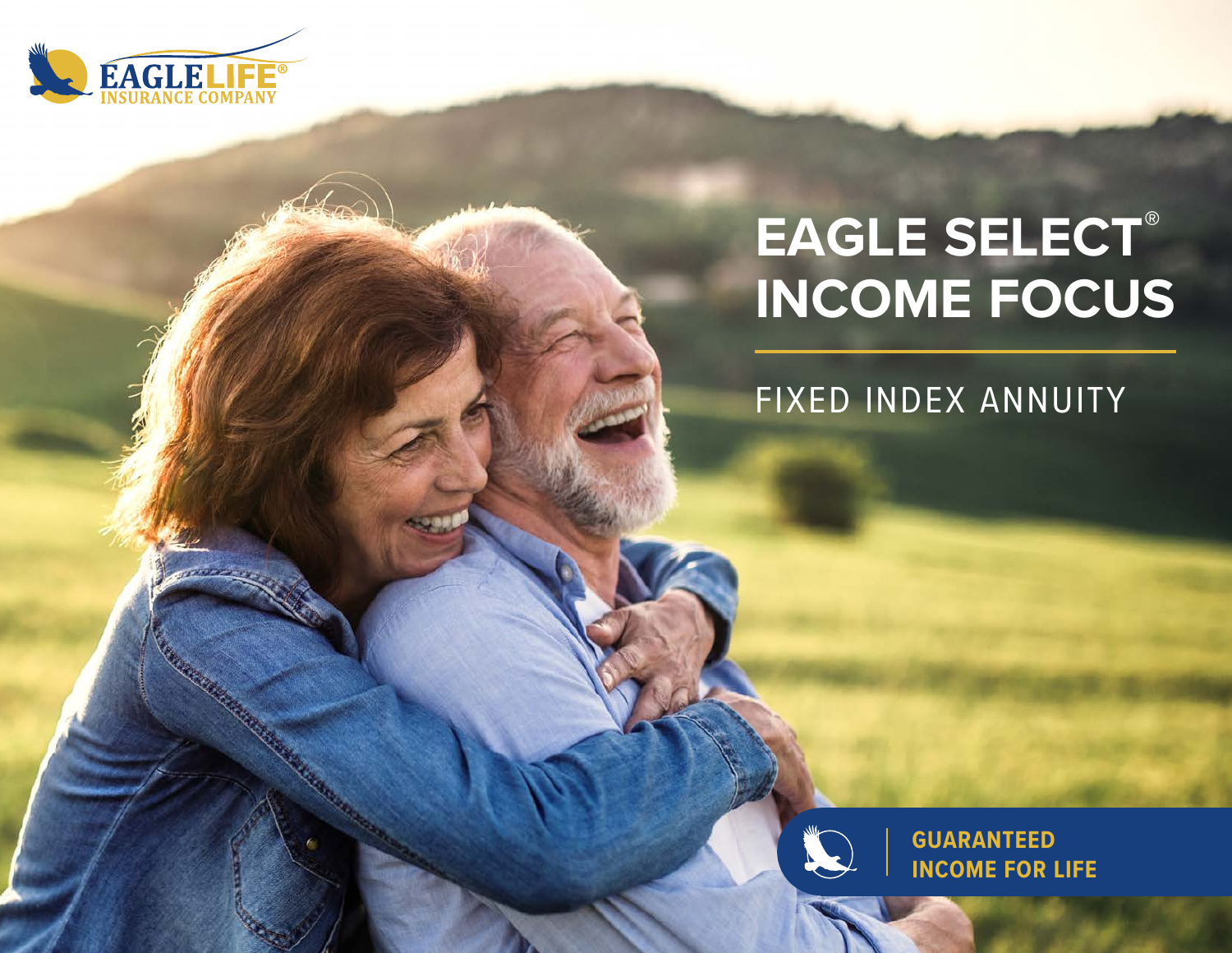## **SECURE GUARANTEED LIFETIME INCOME**

**Competitive Lifetime Income Benefit Rider (LIBR)1**



Eagle Select Income Focus also offers flexible options to care for your loved ones. One option is spousal continuation of the lifetime income benefit rider in the event of the contract owner's passing. If the owner's spouse is the sole primary beneficiary of the contract, elects spousal continuation, and is at least age 50, then income benefits may continue. If the income payments had yet to begin, the surviving joint owner would receive a death benefit. If there is no surviving joint owner, the death benefit is paid to the named beneficiary(ies).

## **ENHANCE INCOME WITH THE WELLBEING BENEFIT2**

**Stable Growth Opportunities through Index-Linked Crediting Strategies or Fixed Rates**



The Wellbeing Benefit is available on both LIBR options, can begin after a two year waiting period, enhance income for **up to five years**, and confinement is not required.

## **KNOWING THE POWER OF A FIXED INDEX ANNUITY**

Designed for those who desire principal protection and growth potential, this fixed index annuity helps you achieve the retirement lifestyle you worked so hard towards.

With the additional **Lifetime Income Benefit Rider** and **Wellbeing Benefit**, you can receive a guaranteed income stream for life and enhance your income payments if a health event occurs.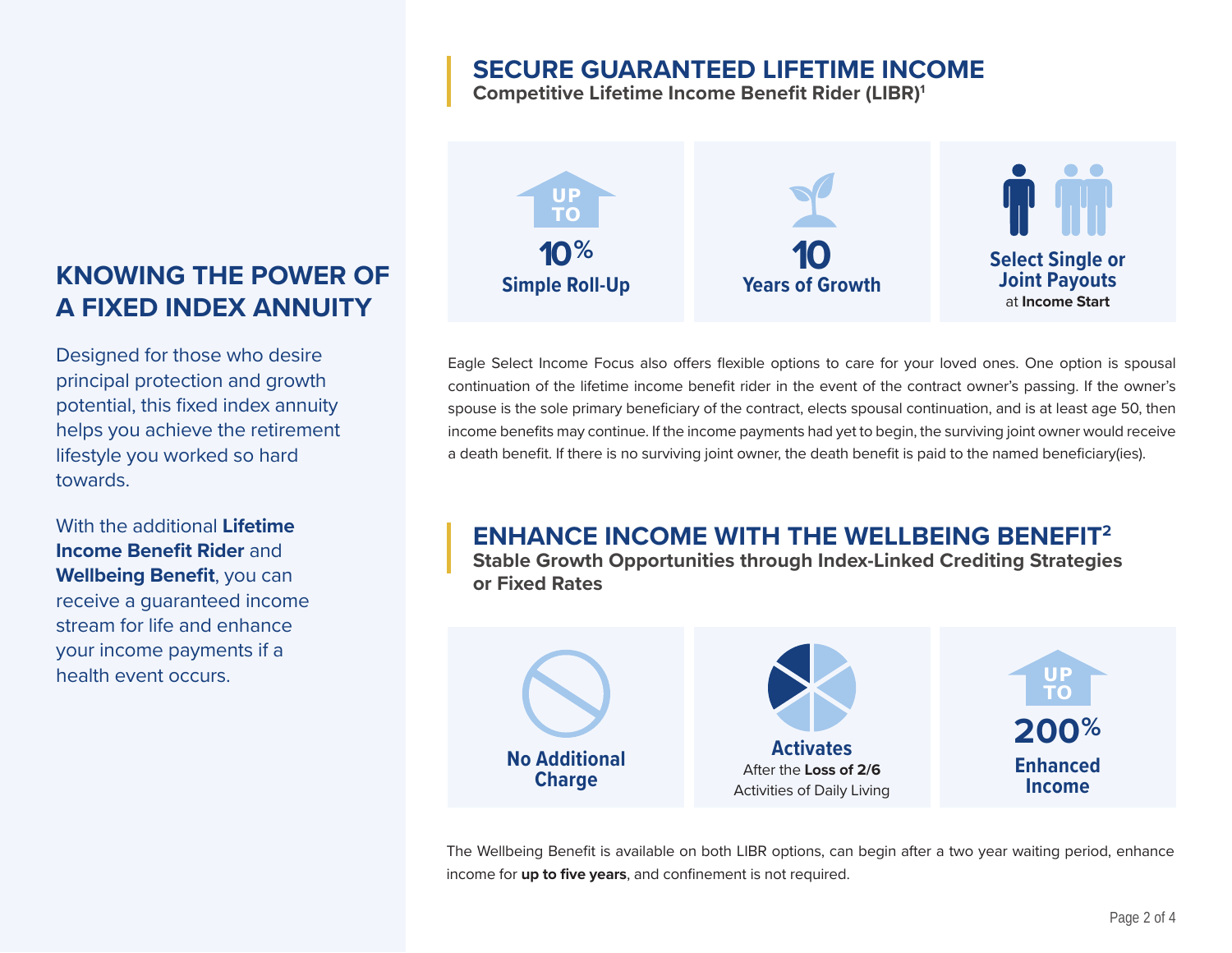

## **CHOOSE FROM MULTIPLE ALLOCATION OPTIONS**

**Stable Growth Opportunities**



**S&P 500® Index 500** leading U.S. stocks **Ticker: SPX**

**S&P 500® Dividend Aristocrats® Daily Risk Control 5% ER Index**

Volatility Controlled Index

**65** evenly weighted S&P 500 Companies

**25 Years** ofincreasing dividends **Ticker: SPXD5UE**



**Fixed Rate**

Guaranteed rateCan change annually

## **PRODUCT FEATURES**

#### **Flexible Premium**

• Additions do not extend surrender period

#### **Free Withdrawal**

- Up to 10% of Contract Value annually, starting year two
- Systematic Withdrawal of interest only from the Fixed Value, available after 30  $days<sup>3</sup>$

**Enhanced Benefit Rider**<sup>4</sup>

**Market Value Adjustment Rider**<sup>5</sup>

### **Surrender Charge Details**

**No Surrender Charges** at death **7 Year Schedule**: 8, 8, 7, 6, 5, 4, 3, 0%

#### **Product Flexibility Constraining Age and Premiums Allowed**

**Issue Age**: 50-85

**Minimum Premium**: \$5,000

#### **Maximum Premium**

- 50-69: \$1,500,000
- 70-74: \$1,000,000
- 75-80: \$750,000
- 81-85: \$500,000

### **Product Qualifications**

**Qualified and Non-QualifiedIRA (traditional, Roth, SEP, Inherited)**